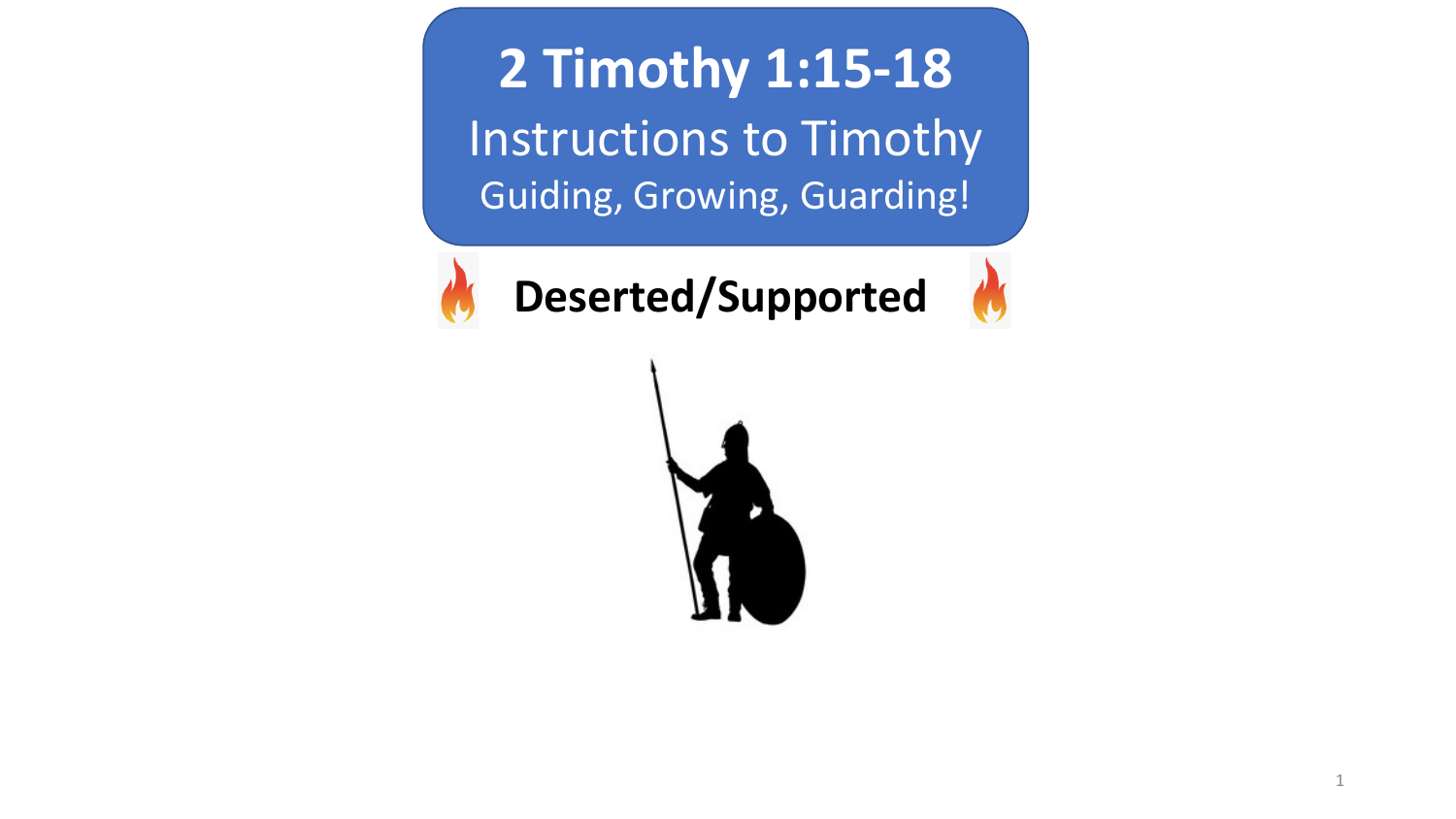Paul writes here a bitter truth – that he felt that the churches of Asia had deserted him in his greatest hour of need. I mean, this was **IT** for Paul! He was not squirming his way out of trouble this time. [Acts 20:24,25, 37-38] It would

have required an angel, or an earthquake, or a rebel uprising to have gotten out of his dungeon this time. It was also not like only a couple of years before, when he was put under house arrest in deference to his Roman citizenship, and treated quite well, and allowed to have visitors – pastors, church leaders, old friends, anyone who wanted to meet with the great man. This time, under the crackdown against the Christians that Nero one who made the request as a Christian – and they were seeking Christians quite diligently now – *TO ROUND THEM UP, IMPRISON, AND KILL THEM IN THE INFAMOUS ARENA, IN THE MOST HORRIBLE AND TERRIFYING WAYS IMAGINABLE*! No matter how brave a person they were, not one of them wanted to be caught up by government henchmen and killed in this way!



Can you blame them?! I wouldn't have wanted to! I hope there are a lot of things I would be willing to do for Jesus, but there are some things I know I would drag my feet on. This, definitely, would have been one of them!

Still – even knowing the risk that people would be putting themselves in to ask to see him, Paul sounds bitter because basically *only one person* has been brave enough to come and see him and to meet some of the needs he has. So he feels alone, isolated in a way that he has never experienced before. Paul always had had people around him! It was part of the genius of Paul that he never went around *alone,* but always had a partner, and often an entourage besides having a partner! I don't feel like I had partners in ministry for the first decade of pastoral ministry. It was hard! Paul is depressed, anxious, and does not understand how he has been abandoned. He tells Timothy that the churches of Asia have forsaken him. The seven key churches of Asia are listed in John's book of Revelations, chapters 2 & 3 – Ephesus, Smyrna, Pergamum, Thyatira, Sardis, Philadelphia, and Laodicea. The list includes Timothy's church – *Ephesus*! I figure this is a round-about means of scolding Timothy for not coming to him in his imprisonment. Of course, it is only 1,145-plus driving miles from Ephesus to Rome, which today would take would take 17.5 hours of driving in a car. But traveling by horse or donkey – the means of transportation in Paul's day – it would certainly take a couple of months or more of grinding, hard, travel – and *a lot* longer on foot!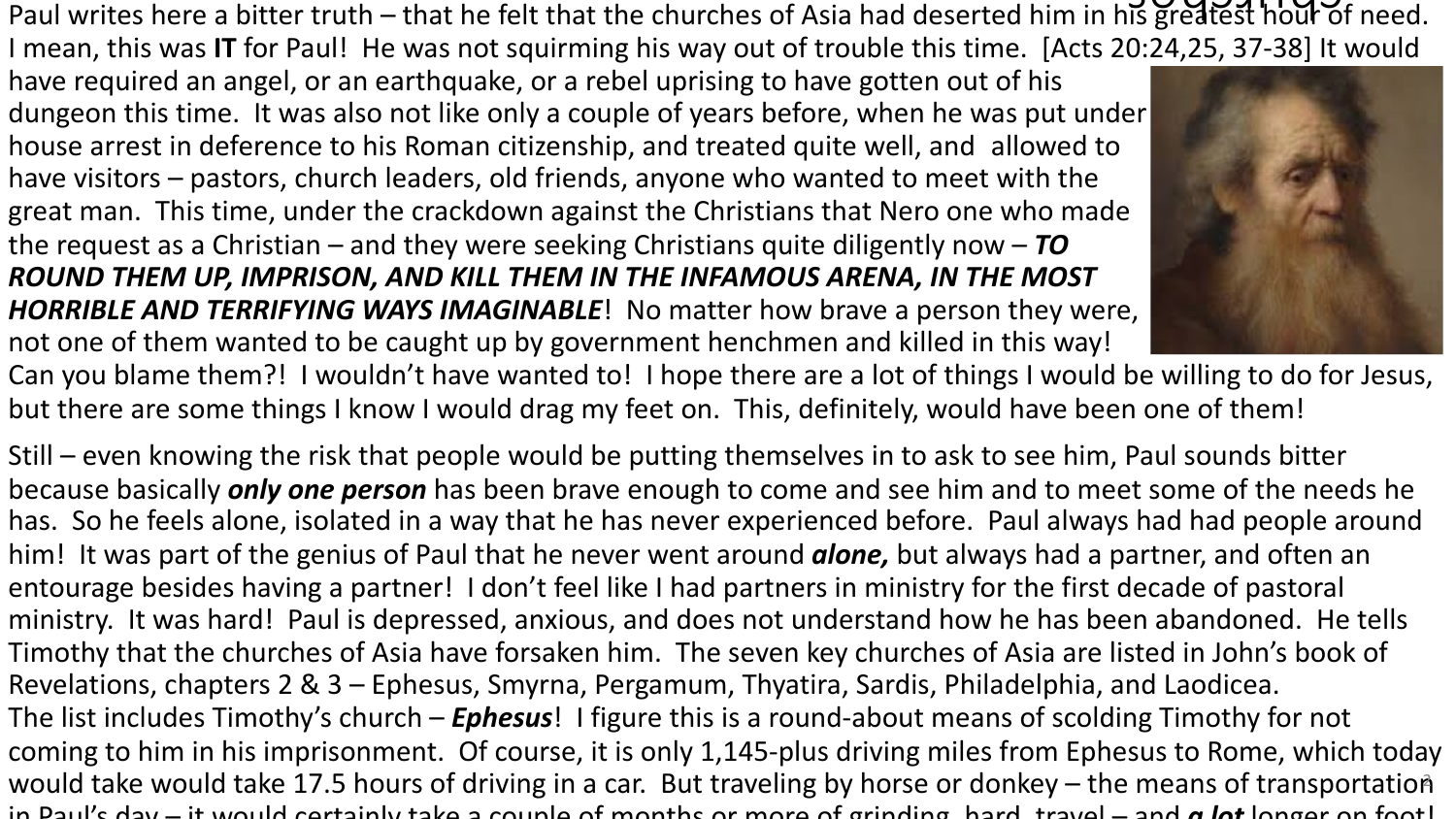Now – although Christians are being thrown into prison/work camps in a number of countries on the other side of the

world, here in the USA that has not happened – YET! So we don't have something equivalent to Paul's sufferings in our own experience. But still, even in first-world settings, people can suffer intensely when relationships break down or fail completely! I have to say that there were times – especially in my earlier years of pastoral ministry – that I felt oppressed, alone, abandoned, and experienced depression and anxiety because of it. I was 25 or 26 years old and going to the doctor for what felt like heart palpitations! The people in my churches wouldn't understand - I couldn't even tell them!



After all, pastors only work one day a week – right? How many times have I heard *that* one! But I understand – the job might sound pretty cushy (to me too) if I didn't know all that it entailed! But I remember in those early years that I had people criticizing my sermons, my teaching, my personality – which only drove the internal insecurities of a young man, and feelings of inadequacy, and aloneness! I actually listened to those criticisms and it helped to shape my preaching style, and probably contributed positively to my personality - but still,.. the unkind way it was done created layers of scaring on my soul that took years to overcome. My brother observed that when I was a boy, I could be the most stubborn person he has ever met in his life! That trait served me well, actually, as I had to put that inherent stubbornness into overdrive just to keep from giving up/quitting! I knew there were Christians out there who would have found value in my sermons, my teaching style, and my personality – and I had to cling to the hope that God could use me. In the meantime I had to rely on the fact that I knew that God had put His call upon my life to serve Him in pastoral ministry. I couldn't just go do something else! Fortunately, I was right. This people of this church have upheld and encouraged me for 30 years! Did you say 30 years, when the average stay of a pastor is 3 or 4? Yes! Why would I want to leave unless God issued an unmistakably clear call to go elsewhere to minister? What a difference that makes in desire and energy to do ministry – to do this often messy, discouraging, frustrating job! I mean, I'm working with people! People can be troubled, two-faced, disingenuous/not genuine, and turn rebellious against God! It is devastating to see! But I can continue in my role because from time to time I see the beautiful, powerful hand of God in one life who truly surrenders to Him, and then another life, and then,.. another – and I am encouraged beyond words, and energized to see it happen again!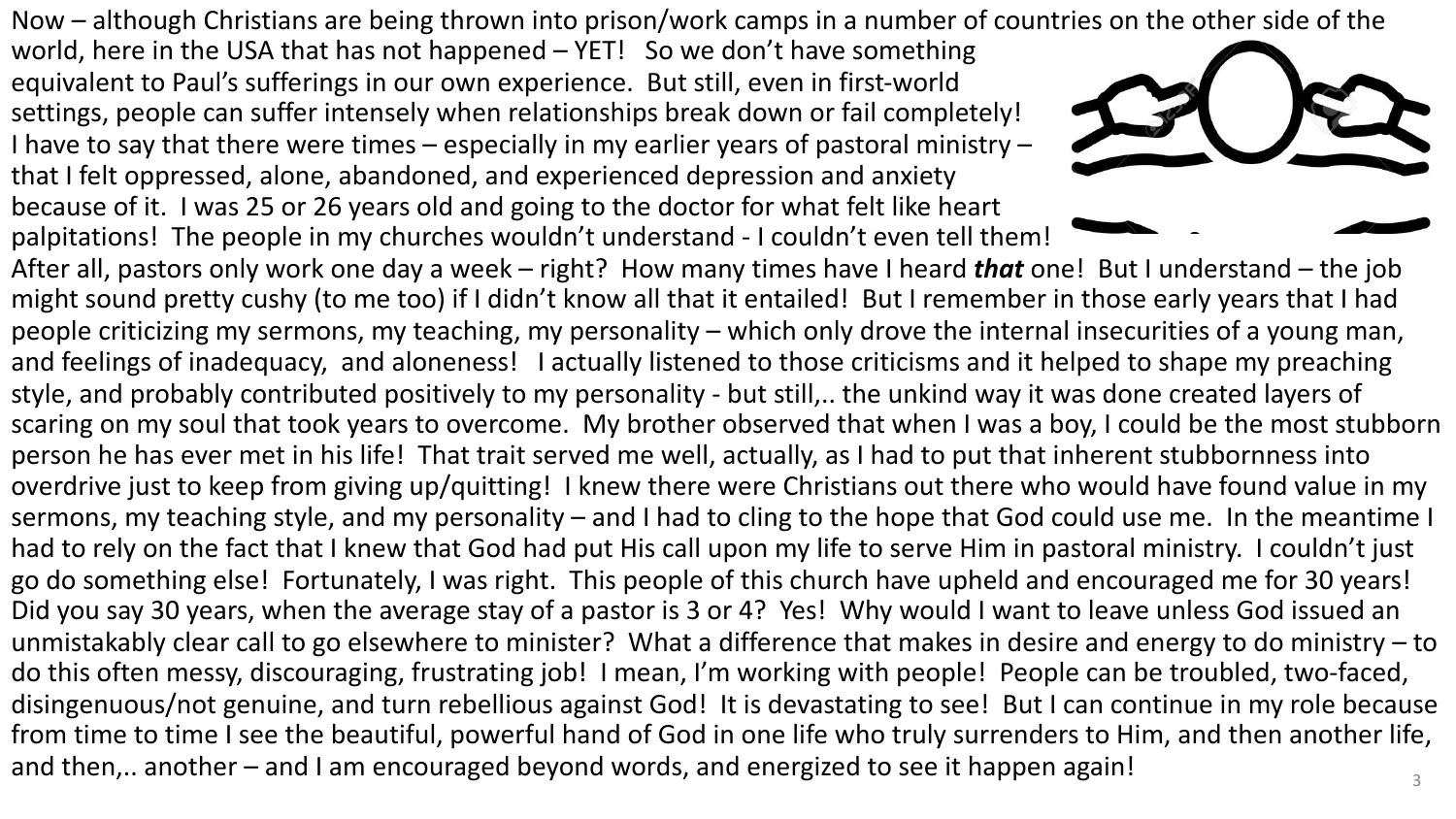So, Paul names two men, in particular, who he feels had abandoned him – which means they had been

there and had left him in the lurch, so to speak, in his dungeon in Rome -  $\bullet$ <br>Phygelus and Hermogenes. There are no details included here, but he must have told them he needed them, and they must have responded that they had to go. Now, it could have been that they had obligations where they came from and had to get back to fulfill them. It could have been that they were afraid and just wanted to get out of Rome! Rome was a dangerous and dark place – a real snake pit of vipers! It is



impossible to say. This rift in relationship had happened before to Paul when he had a sharp disagreement with Barnabas about his cousin John Mark, which cause the two of them to break up as a team. He had the idea that Mark had quit on an earlier missionary trip, and to Paul, loyalty to Christ and to the mission was paramount! It trumped personal concerns. I think I remember that he later made up with Mark. At any rate, The Spirit of God used Mark to write "**the Gospel of Mark**" - the earliest of the synoptic gospels, Matthew, Mark, and Luke – Mark was the gospel from which Matthew and Luke borrowed extensively!

But in any given church, faithfulness has an effect on leadership – and actually on the entire congregation! Speaking from experience, nothing encourages a pastor more than leaders and lay people in the church that prioritize the purposes of God in their lives – that serve Jesus at church and in the community to the best of their ability, not half-heartedly but whole-heartedly, even enthusiastically throwing themselves into it! But on the other side of the coin, nothing is as *dis*couraging as when members just kind of fade away, disengage, disappear. Or when a Committee head/deacon does little of what they were tasked with doing, or nothing at all – so that little, if any, progress is being made in that area. That's discouraging for everyone, starting with the committee members that feel stranded and frustrated! There is a ripple effect upon the congregation, and discontent begins to percolate in the ranks! It happens sometimes. When it happens a lot, that church and that pastor are probably soon to part ways. <sup>4</sup>